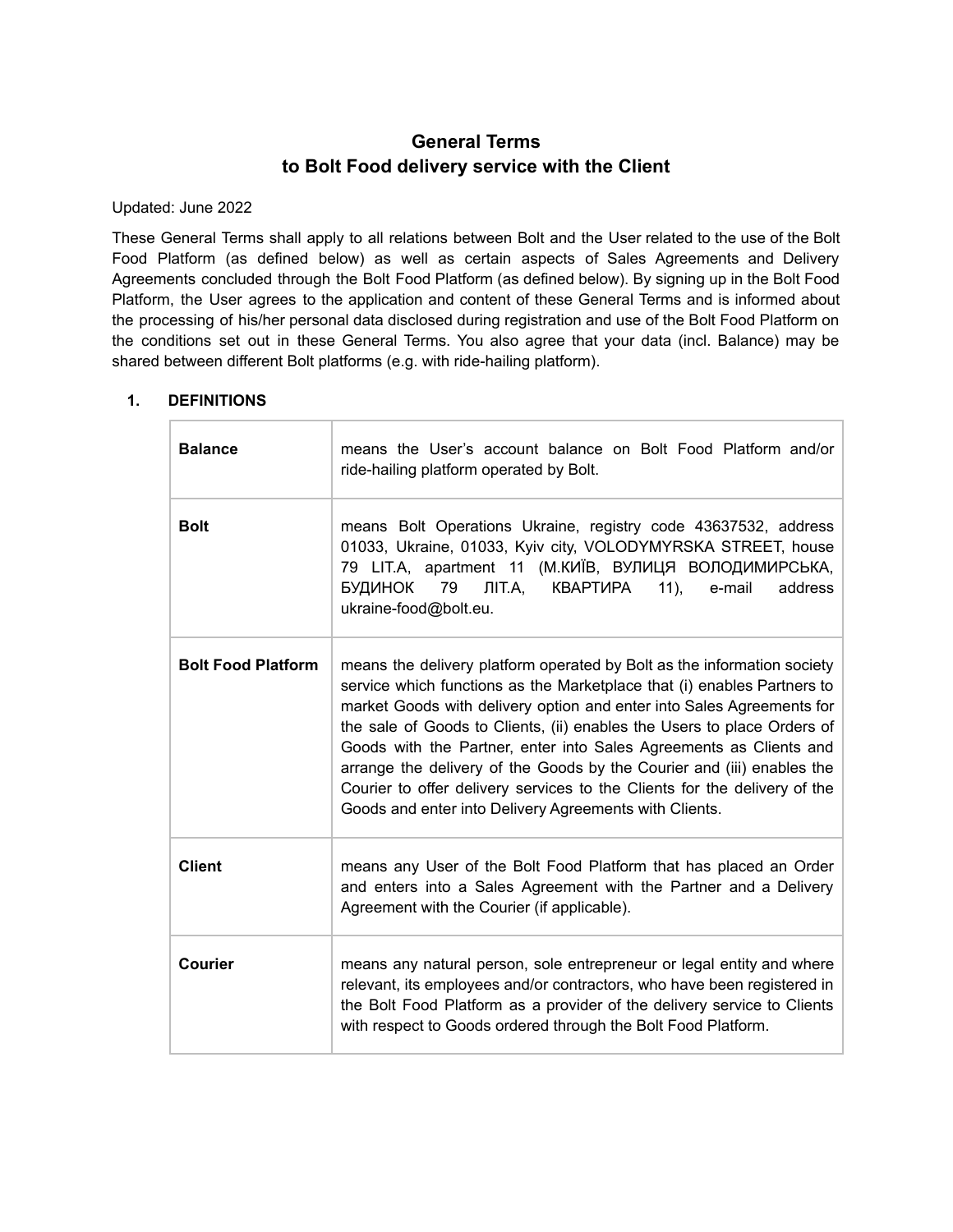| <b>Courier Fee</b>                      | means the fee for the delivery services related to an Order, that the<br>Client pays to the Courier under the Delivery Agreement. The Courier<br>Fee is calculated in accordance with the principles set out in Section 6.                                                                                                                                                                            |
|-----------------------------------------|-------------------------------------------------------------------------------------------------------------------------------------------------------------------------------------------------------------------------------------------------------------------------------------------------------------------------------------------------------------------------------------------------------|
| <b>Delivery</b><br><b>Agreement</b>     | means the agreement between the Client and the Courier for the<br>delivery of the Goods ordered by the Client concluded through the Bolt<br>Food Platform.                                                                                                                                                                                                                                            |
| <b>Drop-Off Location</b>                | means the address indicated in the Order, where the Client wishes to<br>receive the ordered Goods.                                                                                                                                                                                                                                                                                                    |
| <b>General Terms</b>                    | means these terms and conditions applicable to the relationship<br>between Bolt and the Client in relation to the use of the Bolt Food<br>Platform by the Client.                                                                                                                                                                                                                                     |
| <b>Marketplace</b>                      | means the virtual marketplace created through the Bolt Food Platform<br>and operated by Bolt that enables the participating Partners to market<br>their Goods to Users so that the Users can order the Goods and enter<br>into the Sales Agreement with the Partner as Clients for purchasing the<br>Goods and utilise the on-demand delivery services offered at the<br>Marketplace by the Couriers. |
| Goods                                   | means any goods that the Partner offers for sale through the Bolt Food<br>Platform.                                                                                                                                                                                                                                                                                                                   |
| <b>Goods Price</b>                      | means the net price (together with applicable value added, sales or<br>other taxes where applicable) that the Client has to pay to the Partner<br>for the ordered Goods.                                                                                                                                                                                                                              |
| <b>Minimum</b><br>Order<br><b>Value</b> | means the amount determined by the Bolt Food Platform which<br>indicates the minimum Goods Price for which an Order can be placed<br>through the Bolt Food Platform.                                                                                                                                                                                                                                  |
| <b>Small Order Fee</b>                  | means the fee payable by Client to Courier in accordance with Section<br>3.3 in order to compensate the difference between the Minimum Order<br>Value and the Goods Price of a particular Order.                                                                                                                                                                                                      |
| Order                                   | means the order of Goods that the Client has placed with the Partner.                                                                                                                                                                                                                                                                                                                                 |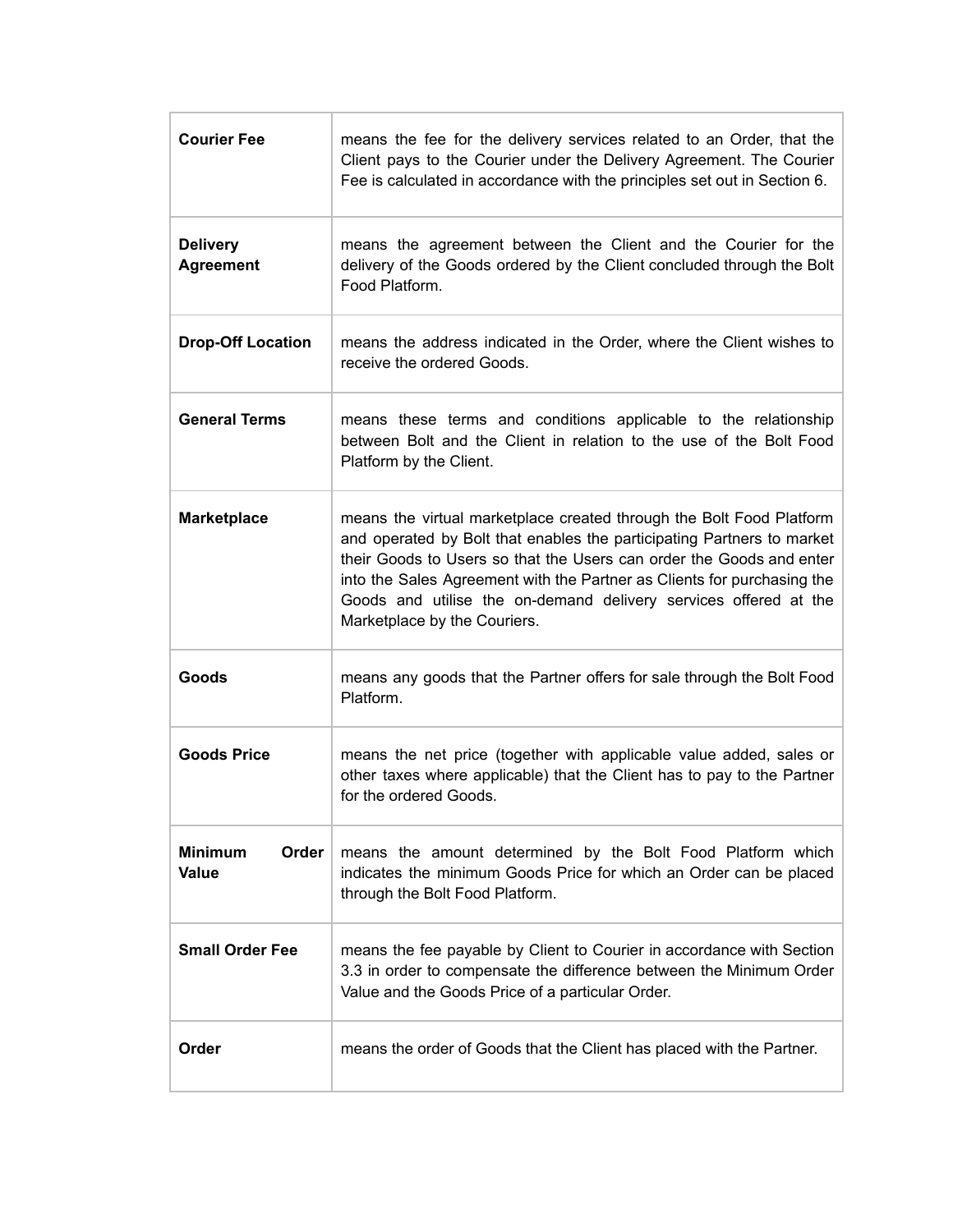| <b>Order Price</b>     | means the price that the User has to pay for the purchase(d) Goods<br>and delivery (if applicable) of the Order.                                                                                 |
|------------------------|--------------------------------------------------------------------------------------------------------------------------------------------------------------------------------------------------|
| <b>Partner</b>         | means the operator of any restaurant or store that Bolt has concluded<br>an agreement with and where relevant, each and every establishment<br>through which the operator conducts its business. |
| <b>Sales Agreement</b> | means the agreement between the Client and the Partner for the sale<br>of Goods in accordance with the Order.                                                                                    |
| User                   | means any person that has registered a user account on the Bolt Food<br>Platform and uses the services of the Bolt Food Platform through that<br>user account.                                   |

## **2. LEGAL FRAMEWORK**

- **2.1.** The Bolt Food Platform enables the Client to order Goods from Partners and arrange the delivery of the Orders to the Drop-Off Location.
- **2.2.** For the sale of Goods through the Bolt Food Platform a Sales Agreement is concluded directly between the Client and the Partner. For the delivery of the Order, the Client enters into a Delivery Agreement directly with the Courier. In case the Partner wants to offer its own delivery services to the Client for the delivery of the Goods, the Client enters into a Delivery Agreement directly with the Partner and the conditions applicable to Couriers under these General Terms apply to the Partner in respect of the Delivery Agreement. The Sales Agreement and the Delivery Agreement are deemed to be concluded from the moment that the Order is confirmed on the Bolt Food Platform. A request for the delivery of an Order is sent to a Courier who is the closest to the Partner preparing the Order and who would deliver the Order to the Client the fastest.
- **2.3.** By operating the Bolt Food Platform and the Marketplace, Bolt acts only as a provider of the information society service and is neither a party to the Sales Agreement or the Delivery Agreement. Bolt is not the manufacturer or seller of the Goods or provider of the delivery services and is not liable in any way for the performance of the Sales Agreement or the Delivery Agreement.
- **2.4.** By operating the Bolt Food Platform, Bolt acts as the agent for the Partners in relation to mediation of Sales Agreements between the Partners and the Clients. Bolt also acts as the agent for the Couriers in relation to mediation of Delivery Agreements between the Couriers and the Clients. As the agent Bolt has been authorised by each Partner and each Courier to receive payments from the Clients on behalf of the respective principal and allocate the received funds between the Partners and the Couriers.

## **3. ORDERING GOODS THROUGH BOLT FOOD PLATFORM**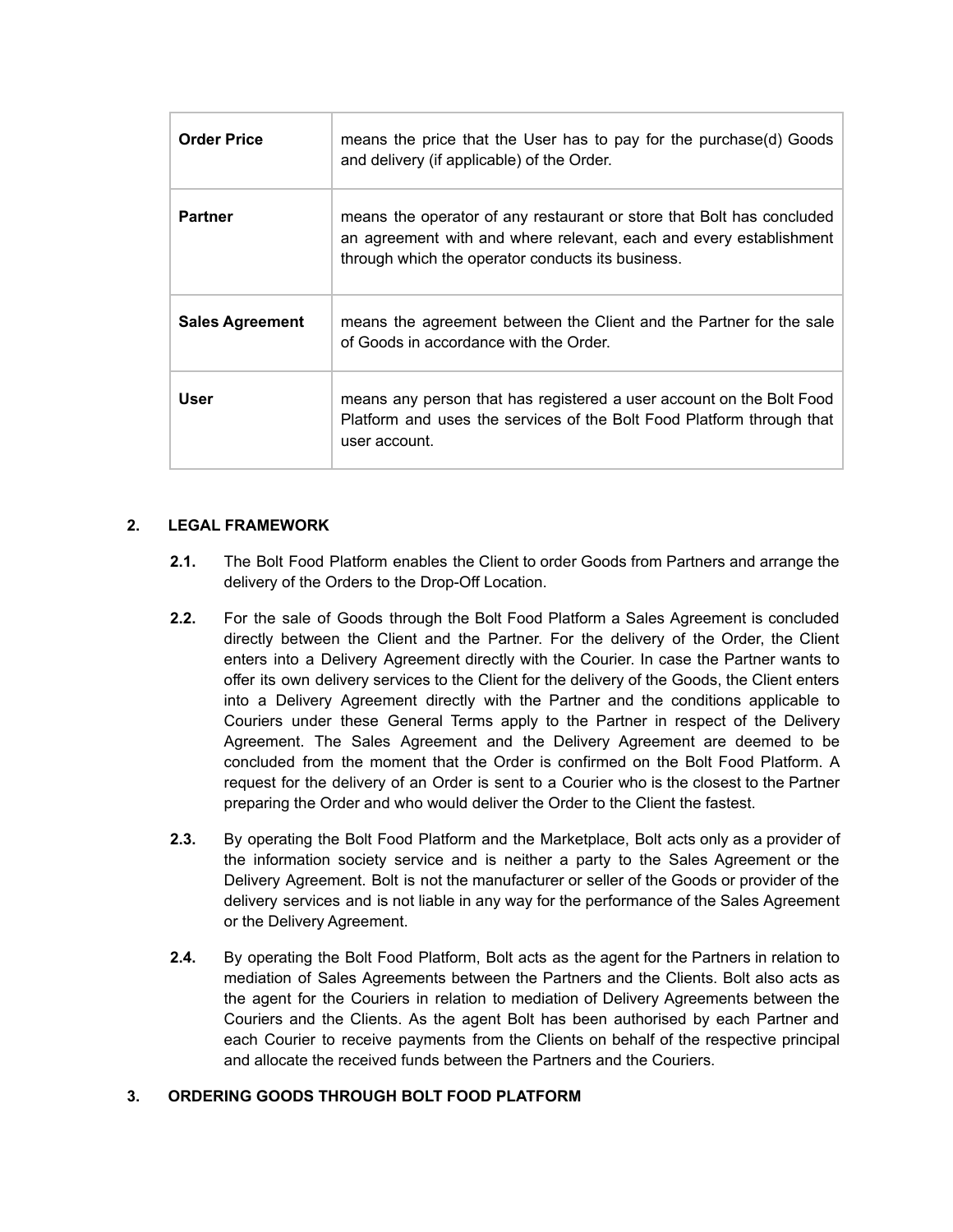- **3.1.** The Client can select and order Goods through the Bolt Food Platform. In the event that the Partner cannot provide the Goods as requested in the Order, the Partner will not confirm the Order in the Bolt Food Platform. The Partner may contact the Client in order to agree on changes to the Order, so that the initial Goods Price would remain the same. If no agreement is reached or if the Client would have to pay more or less for the replacement Goods than the ordered Goods, the Order will be canceled and the Client will not be charged for the Order or (where applicable) the Order Price will be returned to the Client in full.
- **3.2.** The Client has a right to receive Goods which comply with their description set out in the Bolt Food Platform and any specific requirements (if agreed upon). In case the Goods contain food and in case of doubt regarding any allergies that the Client may have to any such Goods, the Client is to contact the Partner for further information.
- **3.3.** If the Minimum Order Value applies and the Goods Price related to an Order is below that Minimum Order Value the Client can place an Order and it will be confirmed by the Bolt Food Platform on the condition that the Client compensates the difference between the Minimum Order Value and the Goods Price for that Order in the form of the Small Order Fee payable to the Courier.
- **3.4.** During the creation of a User account enabling access to the Bolt Food Platform, the User's mobile number is linked to the respective Bolt User account and added to Bolt's database. If the User is no longer using the mobile number, he/she must notify Bolt within 7 days so that the User's account data could be anonymized. If the User does not notify Bolt about any change to his/her number, the mobile operator might pass the same mobile number to a next person and when using the Bolt Food Platform, this new person can see the User's data.
- **3.5.** The Client must comply with applicable laws, including the requirements applicable upon purchase of alcohol, tobacco, energy drinks or any other products requiring age verification. In case the Client wants to order products requiring age verification, he/she must confirm and/or prove his/her age as part of the ordering process. Further, the Courier delivering the Order and/or the Partner in case of self pick-up by the Client may refuse to hand over the products requiring age verification, if the Client does not present a valid photo identification proving that he/she is old enough to legally purchase the products.

## **4. ORDERING DELIVERY THROUGH BOLT FOOD PLATFORM**

- **4.1.** Upon placement of the Order the Client has to arrange the delivery service by the Courier through the Bolt Food Platform in order to procure delivery of the Goods to the requested Drop-Off Location or if available choose a self pick-up option. The Client will enter into the Delivery Agreement with the Courier through the Bolt Food Platform.
- **4.2.** The Courier will deliver the Order to the Drop-Off Location indicated by the Client through the Bolt Food Platform. The Client and the Courier may agree on a different Drop-Off Location, provided that the new address is close to the original Drop-Off Location (not more than a few blocks away).
- **4.3.** The Client must be present at the Drop-Off Location at least at the estimated time of delivery of the Order indicated on the Bolt Food Platform. The Client must be available to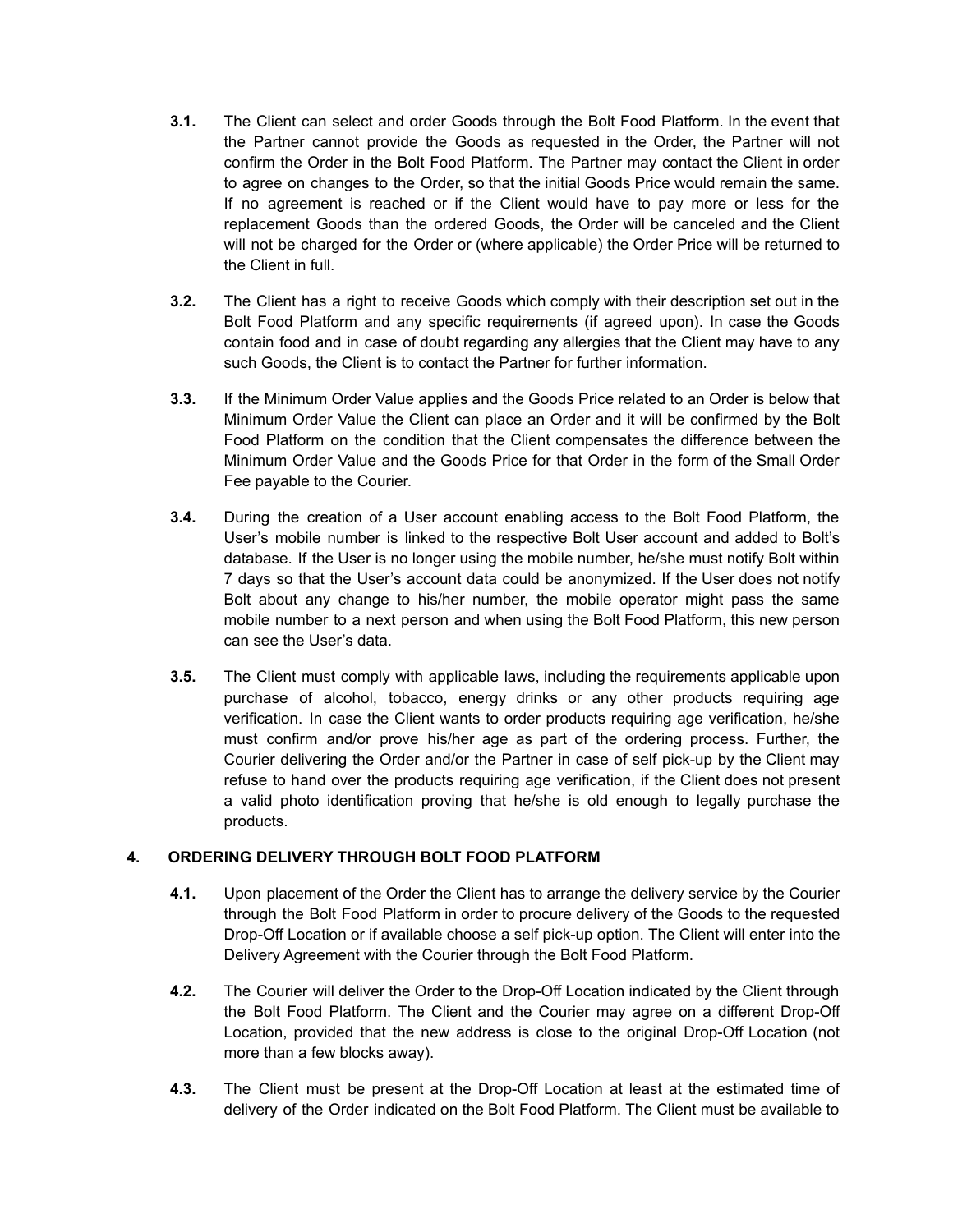receive calls at the phone number submitted through the Bolt Food Platform from the moment of submitting the Order on the Bolt Food Platform until receiving the Order from the Courier.

- **4.4.** Bolt, on behalf of the Courier, may cancel the delivery and charge the Client or reduce the Client's Balance for the full price of the Order in the following cases:
	- 4.4.1. the Client is not available at the Drop-Off Location within 10 minutes of the arrival of the Courier thereto;
	- 4.4.2. the phone number provided by the Client cannot be reached by the Courier within 10 minutes of the Courier's arrival at the Drop-Off Location; or
	- 4.4.3. the Client and the Courier fail to agree on a new Drop-Off Location according to Section 4.2 above.
- **4.5.** Any delivery time or other time estimate communicated to the Client by the Courier or Bolt through the Bolt Food Platform are only estimated times. There is no guarantee that the Goods will be delivered at the estimated time. Delivery times of the Orders may also be affected by factors such as traffic jams, rush hours and weather conditions.
- **4.6.** In case the Client chooses self pick-up of an Order, the Client must arrive at Partner's establishment following indicative Order collection time as provided on the Bolt Food Platform, in order to collect an Order.
- **4.7.** Partners' rating on the Bolt Food Platform is based on the reviews left by the Clients after the Order has been delivered to the Client or, if applicable, after the Order has been picked up by the Client. The Client is entitled to leave a review to a Partner by evaluating the Order on the scale from 1 (poor) to 5 (outstanding). It is not possible for the Client to rate a Partner or leave a review unless the Client has placed an Order with the Partner on the Bolt Food Platform.

## **5. COMPLAINTS**

- **5.1.** If the Client has any complaints regarding the ordered Goods or the delivery of the Order, the Client is encouraged to inform Bolt thereof through the Bolt Food Platform as soon as possible, but no later than within one month of the delivery of the specific Order. Bolt may request a photograph of the Goods or other evidence or explanation of the circumstances related to the complaint.
- **5.2.** Although Bolt is neither the manufacturer or seller of Goods, nor provider of the delivery services and is not responsible for respective goods or services, Bolt will try to facilitate an amicable solution and may provide a refund or Balance in respect of the affected Goods or the delivery, if Bolt has reasonable cause to believe that the complaint is justified.
- **5.3.** The Client may also submit complaints to the Partner or the Courier directly.
- **5.4.** The Client can contact Bolt's customer support via chat function on the Bolt Food Platform where the Client can review the open chats and the communication history thereof, including its date and time, for 6 months as of creating the chat.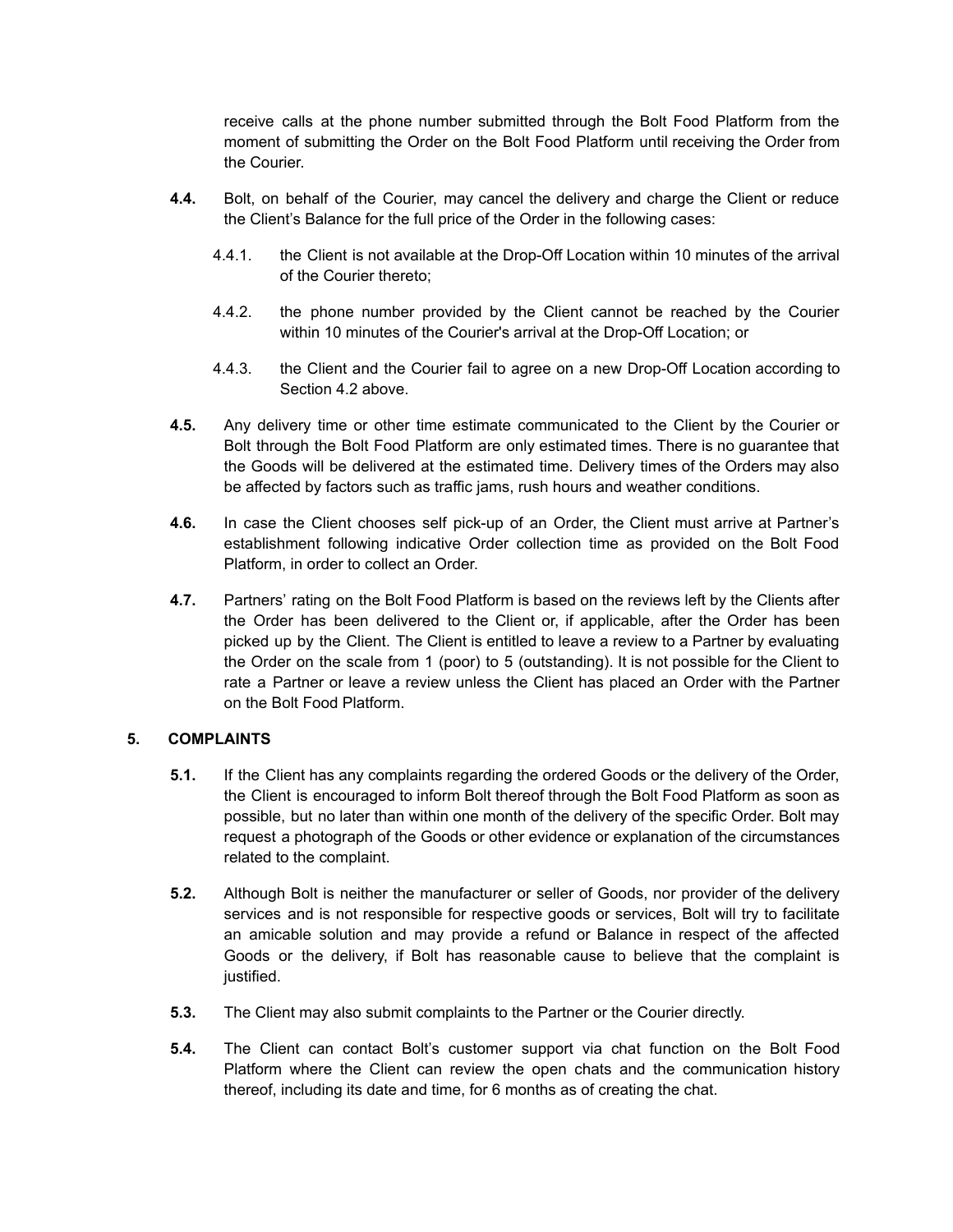#### **6. PAYMENTS AND INVOICING**

- **6.1.** The Client has to pay the Goods Price to the Partner in the amount indicated on the Bolt Food Platform. Goods Prices in the Bolt Food Platform may differ from the Goods Prices in the Partner's establishment. The Goods Prices on the Bolt Food Platform may be changed from time to time before making an Order.
- **6.2.** The Client has to pay the Courier Fee to the Courier in the amount calculated by the Bolt Food Platform. The Courier Fee will be calculated taking into account the time of delivery, length of delivery route, means of delivery and other criteria. The applicable Courier Fee will be indicated to the Client prior to confirmation of the Order. The details of calculation of the Courier Fee may be adjusted from time to time by the Bolt Food Platform taking into account the market situation, supply and availability of the Couriers on the Marketplace, and other factors relating to the service.
- **6.3.** Bolt has the right to establish a Minimum Order Value in accordance with Section 3.3. In such case the Client will reimburse the difference of the Order Price and the Minimum Order Value to the Courier in the form of a Small Order Fee.
- **6.4.** Bolt, acting as an agent of the Partner and the Courier, shall prepare and issue to the Client informational receipts for the Goods Price on behalf of the Partner and the Courier Fee and (where applicable) the Small Order Fee on behalf of the Courier, and accept the Client's payment for the cash register's receipts on behalf of the Partner and the Courier. Bolt is authorized to collect the Goods Price, the Courier Fee and (where applicable) the Small Order Fee from the Client on behalf of the Partner and the Courier respectively and distribute the sums accordingly to the respective principal.
- **6.5.** All payments are processed from Client's payment card or other payment methods activated by the Client on the Bolt Food Platform, except for cash payments. Payments are processed through a third-party payment processor. Upon confirming the Order the Client authorises the payment with its payment card or using other eligible payment method in the amount of the Order Price, and the respective amount will be reserved on the payment card or through other means of payment. The payment related to the Order will be performed and charged from the Client's payment card or using other payment methods within 72h from confirmation of the Order.
- **6.6.** The payment obligations of the Client arising from the Sales Agreement and the Delivery Agreement (if applicable) are deemed to be fulfilled respectively towards the Partner and the Courier (if applicable) when payment has been performed to Bolt and charged from the Client's credit card or other eligible payment methods (e.g. Bolt Balance) or, as the case may be, when the Client has paid the Order Price in full to the Courier in cash upon the delivery of the Order or the Client has paid the Order Price in full to the Partner directly in case of self pick-up by the Client. If the Order Price cannot be reserved on the Client's credit card, the Order will not be forwarded to the Partner, except for cash payments to the Courier upon the delivery of the Order or direct payment to the Partner in case of self pick-up by the Client.
- **6.7.** Bolt may facilitate an option to the Client that allows the Client to pay for the Order in cash to the Courier upon the delivery of the Order. In such a case, the Client shall pay the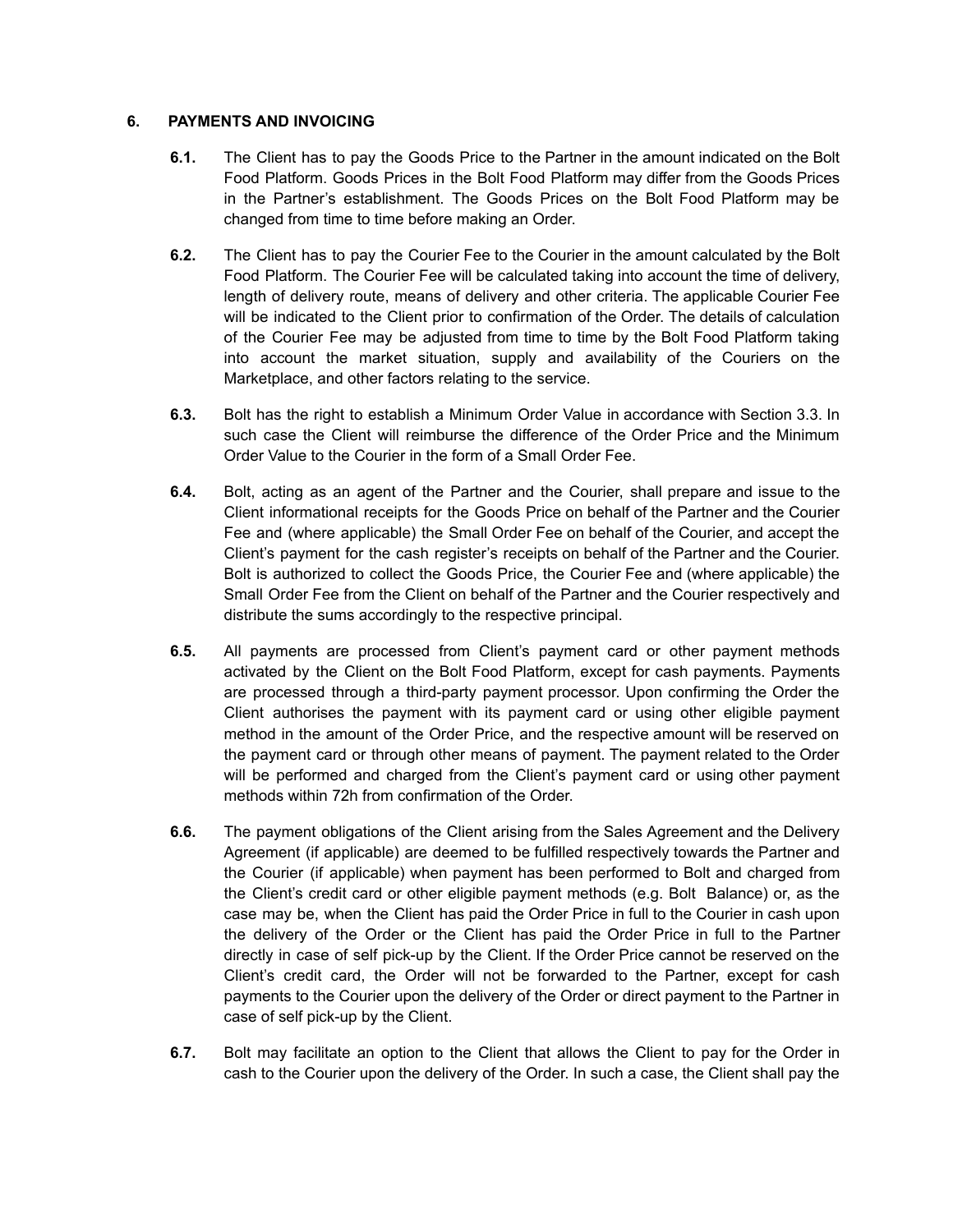Order Price to the Courier in cash upon delivery of the Order to the requested Drop-Off Location. Bolt may, at its own discretion, limit cash payments for a specific Client.

- **6.8.** In case of cash payment, the Courier shall insert the sum of cash received from the Client to the Bolt Food Platform. In case the sum does not correspond to the payment obligations of the Client arising from the Sales Agreement and the Delivery Agreement, then the Balance shall automatically:
	- 6.8.1. decrease by the amount paid less for the Order or by the full Order Price (e.g. in case the Client is not present at the Drop-Off Location, as per Section 4.4, the Client refuses to pay, etc);
	- 6.8.2. increase by the amount paid more for the Order.
- **6.9.** The Balance shall apply automatically upon placement of an Order. The Balance cannot be exchanged for cash.
- **6.10.** Bolt, at its sole discretion, can make promotional offers and discounts regarding the Goods Price or the Courier Fee.
- **6.11.** By agreeing to these General Terms the Client expressly consents to the receipt of electronic invoices. Electronic invoices are issued and received in any electronic format, including via email with a document attached in PDF form.

## **7. CANCELLATION AND SUSPENSION OF USE**

- **7.1.** The Client may not withdraw from or cancel an Order.
- **7.2.** Bolt is entitled to remove a Client from the Bolt Food Platform with immediate effect and/or refuse or cancel any Orders, if the Client causes any abuse or harm to the Bolt Food Platform, if Bolt has reasonable belief of fraudulent acts by the Client when using the Bolt Food Platform, or if the Client otherwise fails to comply with his/her obligations under these General Terms (e.g. by not being present at the Drop-Off Location on several occasions, as per Section 4.4). Suspension from the Bolt Food Platform means also suspension from other Bolt platforms (e.g. ride-hailing platform).
- **7.3.** The Client shall not use the Bolt Food Platform for money laundering purposes as well as any other criminal activity. If the Client violates this Section 7.3, Bolt will permanently suspend the Client from using the Bolt Food Platform as well as will notify relevant law enforcement agencies.

## **8. LICENCING, INTELLECTUAL PROPERTY RIGHTS AND DATA PROCESSING**

- **8.1.** By registering on the Bolt Food Platform, Bolt grants the User a revocable, non-exclusive, non-transferable, non-sublicensable license to use the Bolt Food Platform for the purpose of ordering Goods and arranging the delivery of the Orders.
- **8.2.** All intellectual property rights regarding the software, documentation or information used or developed by or on behalf of Bolt during the provision of the information society services under these General Terms (incl. the Bolt Food Platform and any material uploaded therein) belong to Bolt (or, sometimes, to a limited extent, the Partner). The User shall not copy, modify, adapt, reverse-engineer, decompile or otherwise discover the source code of the Bolt Food Platform or any other software used by Bolt or extract or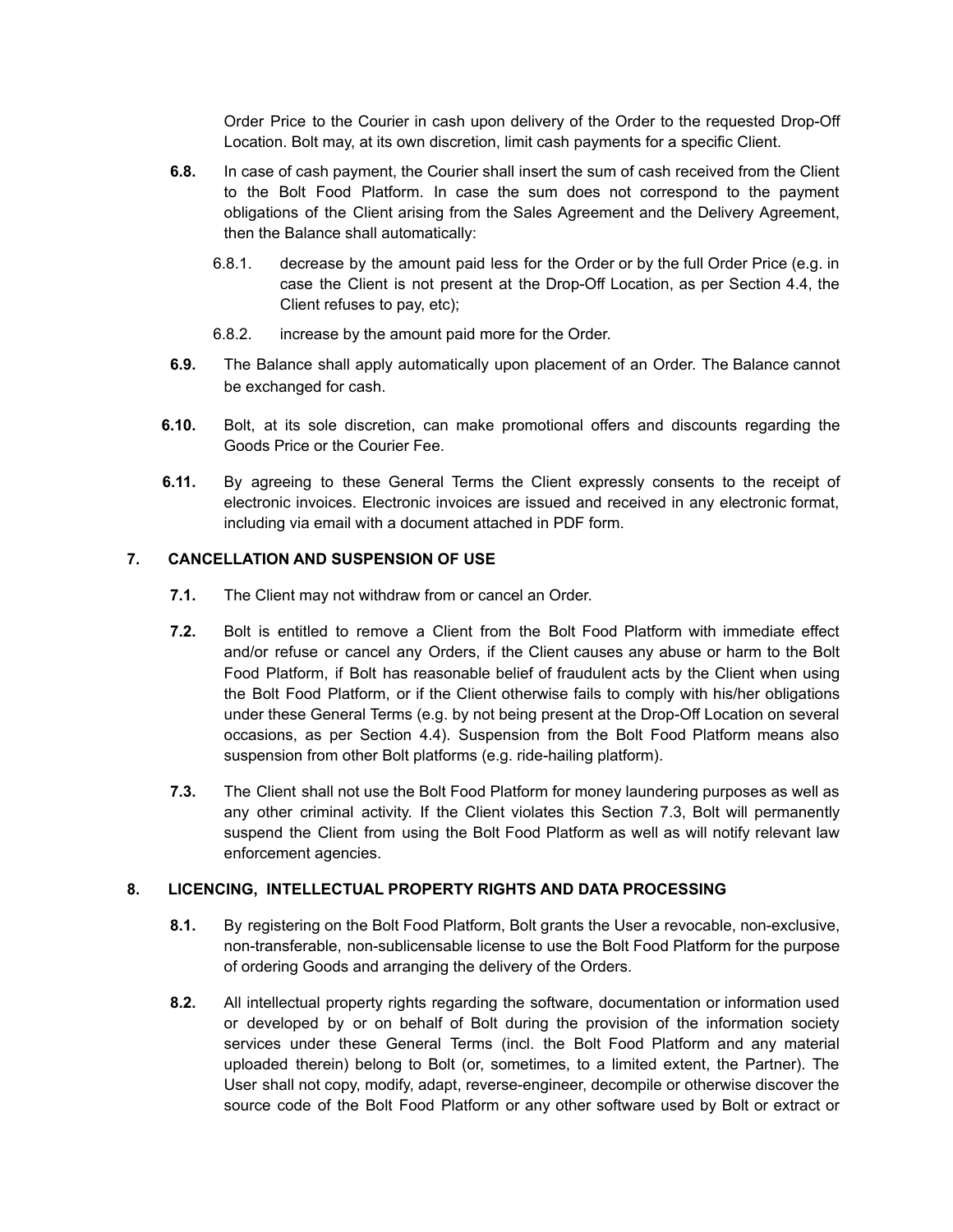use any data on the Bolt Food Platform for commercial purposes or any other purpose than ordering Goods. The User shall use the Bolt Food Platform solely for his/her personal, non-commercial purposes.

- **8.3.** The principles for processing the Users' and Clients' personal data are set out in the Privacy Policy available on the Bolt Food Platform.
- **8.4.** Bolt is not providing any warranties, guarantees or representations regarding the quality of the Bolt Food Platform, including regarding the absence of apparent or hidden defects, fitness for ordinary or particular (special) purpose, and Bolt is not required to satisfy the User's claims regarding the quality of the Bolt Food Platform.

#### **9. LIABILITY**

- **9.1.** The Partner is solely liable for any defects in the quality and quantity of the ordered Goods or other shortcomings in the performance of the Sales Agreement and Bolt does not assume any liability thereof (including liability for any allergic reactions to food or any other health issues).
- **9.2.** The Couriers are solely responsible for the performance of the Delivery Agreement and Bolt does not assume any liability thereof.
- **9.3.** If a User suspects that his/her credit card associated with their Bolt Food Platform has been stolen and/or is being fraudulently used by a third party, the User has to inform Bolt thereof immediately. Until receiving such notification, Bolt will not be liable for any fraudulent use of the User's credit card by third parties on the User's account.
- **9.4.** The Bolt Food Platform is provided to the User strictly on an "as is" basis. Bolt will not be liable for any interruptions, connection errors, unavailability of, or faults in the Bolt Food Platform, however, Bolt does not limit the Client's right to claim for damages or use any other legal remedies provided by law upon non-compliance of the services of the Bolt Food Platform with these General Terms. Furthermore, Bolt upon its sole discretion may introduce new and/or discontinue existing functions to the Bolt Food Platform, Clients will be notified by Bolt of such discontinuations accordingly.

# **10. MISCELLANEOUS**

- **10.1.** Bolt reserves the right to make changes to the General Terms at any time, by uploading the revised General Terms onto the Bolt Food Platform and notifying all Users thereof through the email address provided by the Client during signup.
- **10.2.** Bolt may change or remove different parts of the Bolt Food Platform or change the Bolt Food Platform, its features and the selection of Partners participating in the Bolt Food Platform in part or in whole at any time without prior notice.
- **10.3.** The use of the Bolt Food Platform and all legal relations formed thereunder will be governed by the laws of Ukraine. A Client who is a consumer also enjoys the protection of the mandatory provisions of the law that would be applicable in the absence of this term.
- **10.4.** The Client can only access the Bolt Food Platform with an internet connection. There are no specific technical requirements for the internet connection, however, the quality of the